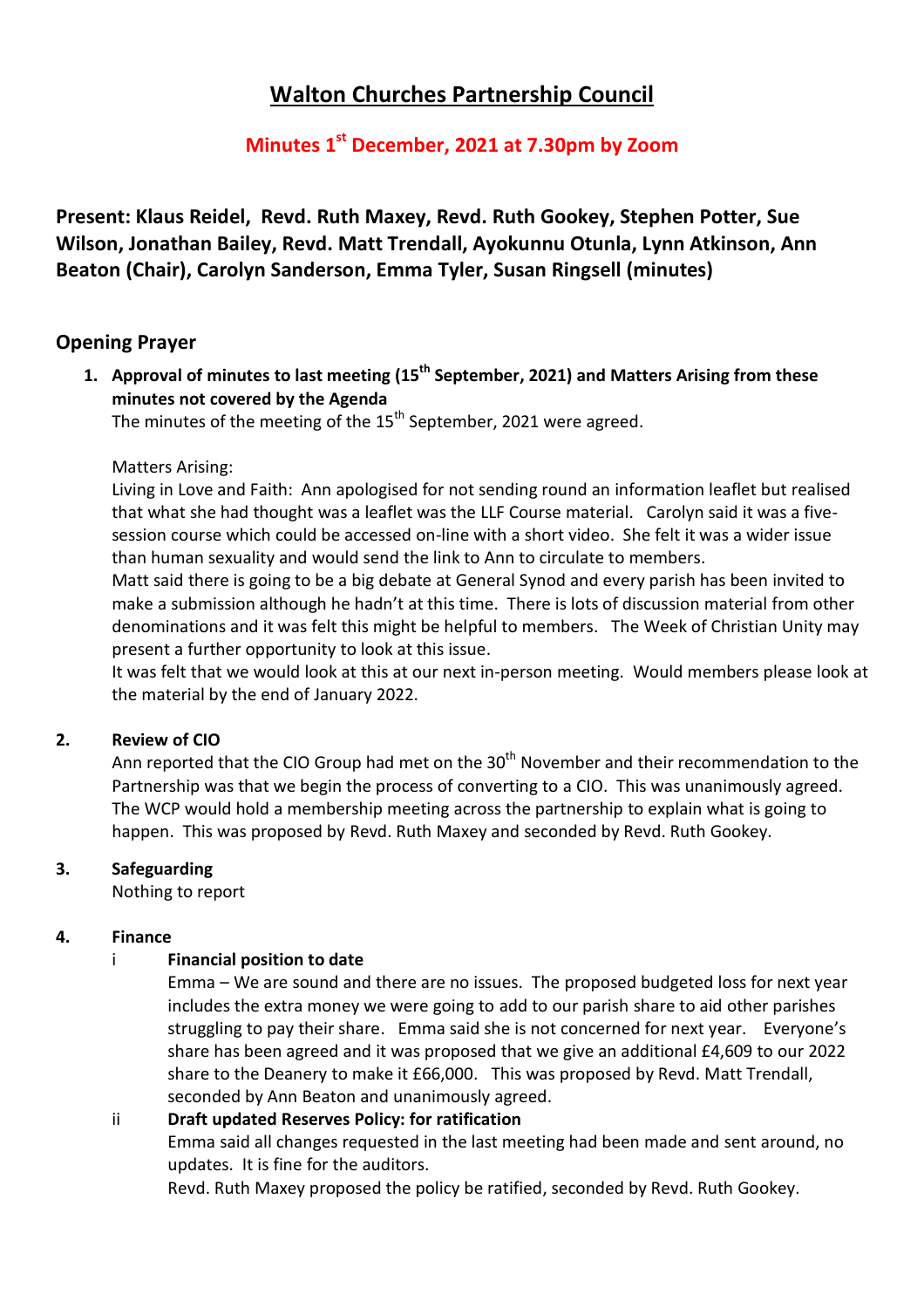#### iii **Budget and shares for 2022**

Emma said she had finalised the budget. It is reporting a loss but includes the extra share payment. We're still in a good position compared to other places in MK. Everyone's share had been agreed and they're happy. Shares shown on screen.

Revd. Matt Trendall asked if members were happy to give a little extra (see item 4 i) for next year. Matt proposed and Steven Potter seconded and all agreed.

#### **5. CWW Reference Group**

Steve Potter said the Reference Group met on the 23<sup>rd</sup> September, supporting Ruth M and Church without walls. The number of people attending CWW activities varied week by week and quite a few new families had come to join during the pandemic. Activities like Zoom Kids and Teens have been important. The finances and pattern of giving still remain a concern. Carolyn said that what struck her was how much the church was doing with events going on all through the week. It wasn't just Sunday that people took part in and it made a difference. It was very impressive. The Reference Group plan to meet again in January before the next WCP meeting (provisional date 5<sup>th</sup> January).

Ruth M said she was part of an expanded guidance group led by Jenny Mills, a URC Minister. Ruth M said she is funded in a particular way that isn't a cost the WCP.

# **6. Ministry**

# i. **50th Anniversary of the United Reform Church (CWW)**

Ruth M said we should do something about this for next year – heart of URC. There is a big celebration at the Methodist Central Hall on the 2<sup>nd</sup> October therefore October is probably the date of the actual birthday. Let's think about how we can celebrate this milestone.

# ii. **Review of recent events**

#### Apprentice Course

Matt said the course went well with six core attendees. Two of the attendees were confirmed which is great.

#### Thanksgiving/Memorial Services/Remembrance

Matt said he was surprised there weren't more people but it was a valuable exercise. Ruth G said it went very well.

#### iii. **Advent and Christmas**

Ruth G said CTK had an Advent small group and there will be a Joint carol service with the Catholic congregation again this year and in person Christmas Eve crib service, as well as midnight and 9.30am Christmas day service. No service on Boxing Day. Café church is coming back.

Ruth M said that CWW were having Beers and Carols outside the Broughton pub on Wed 22<sup>nd</sup> December.

There will be two forest services on the 19<sup>th</sup> December outside and two Christingle services (morning and afternoon) as there is usually 40 people at each. There will be a Crib Service at St. Lawrences and Midnight Mass there too.

Matt said that at St Marys there will be a Christmas Concert on 7pm  $4^{\text{th}}$  December; Carol Service on 19<sup>th</sup> December at 6pm. No crib service but churchyard trail.

9.0pm Midnight in Bethlehem Service and 10.00am Carol Service on Christmas Day.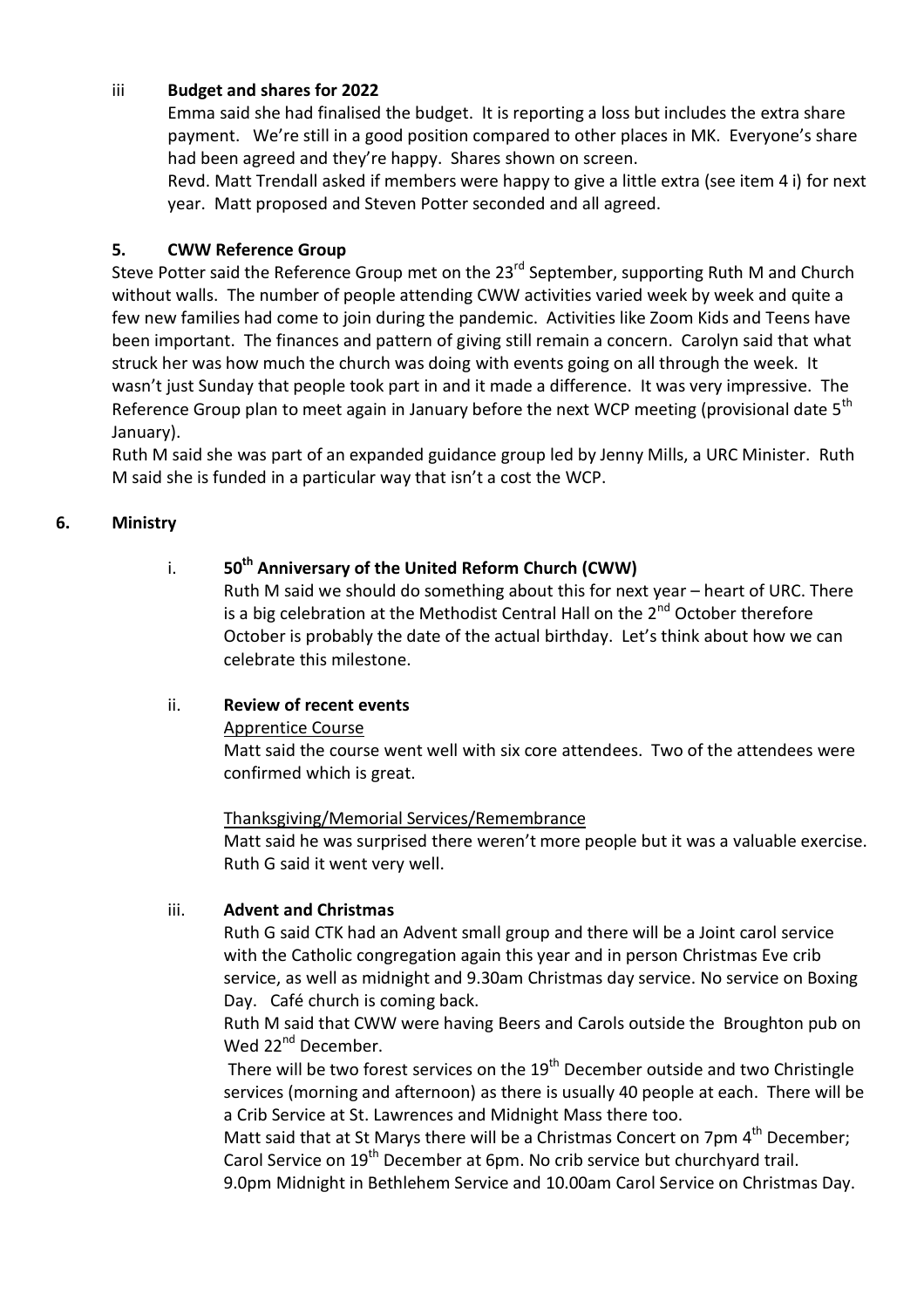All Saints: a Carol Service on the  $19<sup>th</sup>$  December at 4pm: a Church Trail and 11.30 pm midnight service will probably be booked and a 10am Carol Service, Christmas Day There will be a full suite of on-line services. Boxing Day will be an on-line service. Klaus said that there would be a Catholic Mass on Boxing Day and it was suggested that congregations could be encouraged to attend that service if there was no Boxing Day service at their usual congregation.

#### iv. **Queen's Platinum Jubilee**

Ruth M said that there is going to be a big community lunch in Broughton and Brooklands

Matt said Wavendon Parish Council were organising a Summer Sports Day on the 4<sup>th</sup> July. Ruth M said perhaps they could tie in with Broughton and Brooklands Parish Council. Civic Services pulling in two directions: so it was suggested that an early evening service on Sunday might be a good idea for congregations to avoid clashing with other events. It was felt that we should engage in community events and it wasn't the right time to hold a WCP event.

# v. **Week of Prayer for Christian Unity**

Dates: 18-25<sup>th</sup> January

Ruth M said we should think about a combined event. Steven said perhaps best to keep it simple and repeat the format from last year. After discussion it was agreed to hold a WCP Quiz Night on Friday  $21<sup>st</sup>$  January 2022 at 7.30pm. We will need to look for an on-line quiz master.

It was noted that we should think about prayer for this week. The meeting said that we could join in Ruth M's early morning daily prayer. The Ministers will get together to discuss.

# **7. Environmental Update**

Matt said the Great Big Green week went really well and thank you to everyone who helped.

# **8. Congregational Round Up**

# **CWW**

Sue and Ruth M reported that they had new members coming to their services.

 Sue said they held a huge Café church in the school and are splitting their Christingle into two services because of numbers.

 Ruth M said they had been moving around for quiet church and are using MK Village Hall for December and January but long term will be at Humming Birds Children's Centre. They will be doing a 'No-one Alone' at the pub in the near future.

# **Christ the King**

Ruth G reported that Renew was continuing slowly.

 Some sad news: Grandma Elizabeth passed away and a Service of songs and tributes was held for Lola's father.

Heronshaw School came for their Harvest Service.

 Lynn Atkinson reported that we had organised 67 gifts for the Angel Tree Charity and at a wrapping day at Christ the King 184 gifts from MK organisations or people were wrapped

# **St. Mary's**

 Matt said St. Mary's has had a great couple of months, coffee, quiz, children's church is back. Lots of new people attending. Jonathan is now our second Churchwarden. We had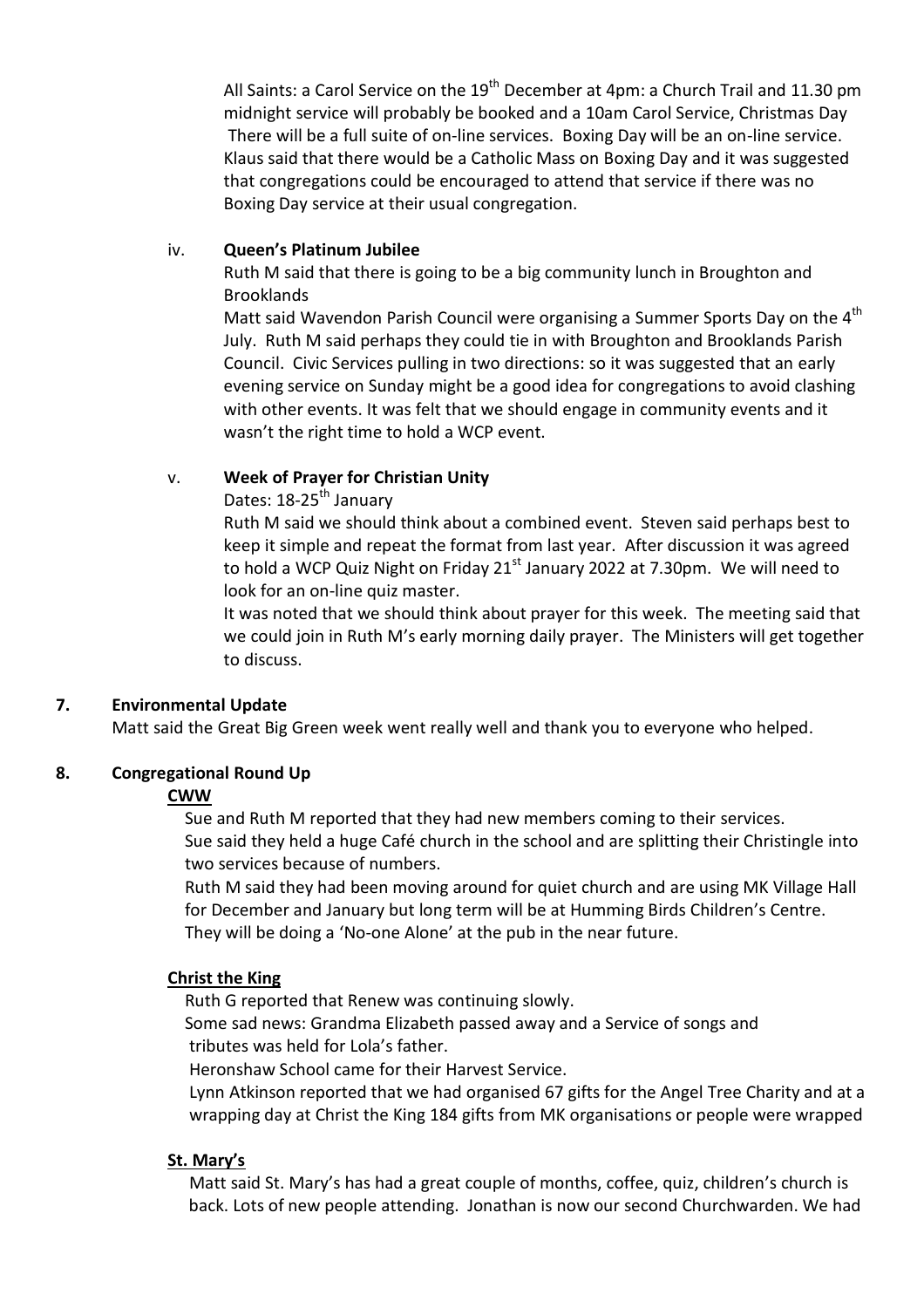a well attended Remembrance Day Service.

#### **All Saints**

CS Very similar to St. Marys. 2 weeks of coffee in church.

Also our collaboration with CWW on Friday coffee mornings.

More people attending now and hope it continues.

 MT the online exhibitions (for example) have continued beyond expectation. Special thanks to Rosie for all her work on the exhibition and on the virtual choir.

#### **Roman Catholic Church**

 Klaus said the church were getting 122 people every Sunday. Numbers stable, but lower than pre-pandemic.

There is a Worldwide Parish Consultation in the Catholic Church to listen to what's good, and what's not so good from the congregations.

This is happening in every catholic church in the world.

# **9. Diocese of Oxford: 10 Year Deanery Plan for MK: 2 years to go:**

Matt: Nothing to report

#### **10. Mission Partnership News**

#### *Bishop of Oxford's visit*

Ann said that with regard to income the Bishop said that churches should not be concerned about numbers; it is quality not quantity.

People told the Bishop of the cost of maintaining old churches and the regulations needed to do work could be onerous. The Bishop said he understood this but remarked that faculties had risen by 50% during the pandemic.

A question was asked about why the Church of England doesn't recognise the Methodist safeguarding training: the Bishop said he would reflect on this but that safeguarding issues came directly from the national church.

A question was put to the Bishop about if the ecumenical system had a future in its present form. He said yes and not sure! Jesus calls the Church to be one but over the last twenty years ecumenism has taken on a much more informal structure. MK was in at the first and it may need to reconfigure its scaffolding and he suspects it will be different in the future. There is a diversity of culture in our churches and they are operating in lots of different ways.

The Bishop paid tribute to our clergy and PCC's; difficult decisions had to be taken and the best decisions are locally made but there was a feeling of decision fatigue now. Carolyn added that what struck her most was the mention of leaner and smaller church numbers.

# **11. Any Other Business**

No other business.

# **12. Date/Time of Next Meeting**

Wednesday  $2^{nd}$  February (in person or zoom – tbc) Wednesday  $6<sup>th</sup>$  April (AGM)